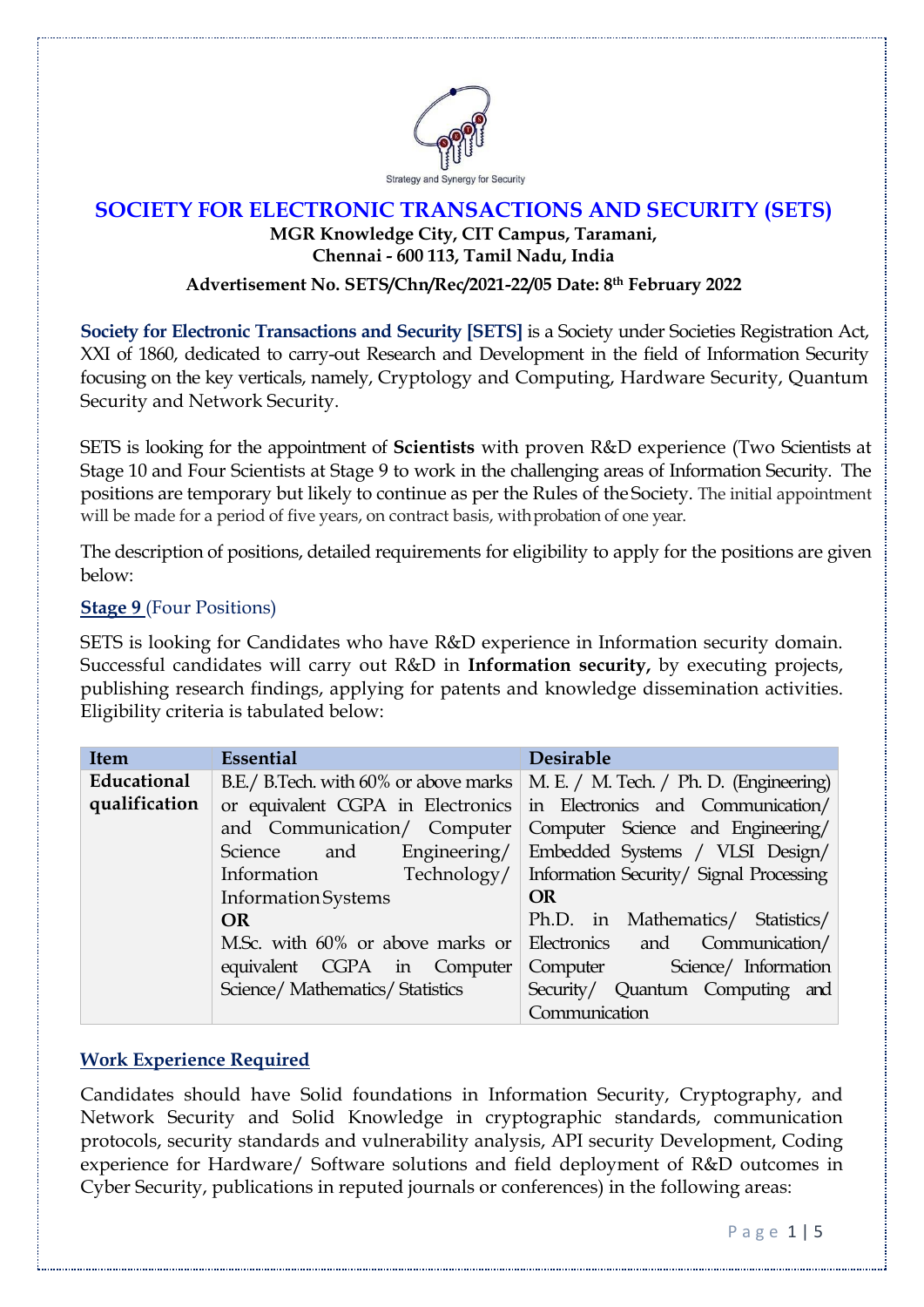- Cryptology and Post Quantum Cryptography -- (Discrete Mathematics, Hands on experience with crypto systems implementation: encryption and decryption Algorithms like AES, 3DES, GRE, IKE, MD5, SHA, 3DES, NIST short-listed PQC Algorithms, Zero Knowledge proof etc.)
- Hardware Security (Side Channel Analysis, Physically Unclonable Functions, Hardware Trojan Detection, hardware security modules,
- Quantum Network Security (with focus on Key distillation Engines for QKD, QRNG, Quantum Optics etc.)
- AI for Cyber Security (Machine Learning and Cyber Security Interplay, AI based cyber security solutions for detecting zero-day attacks, Malware/ Ransomware detection)
- Network Security (Embedded Systems/ IOT/ IIOT security, Blockchain for cyber security, CA Software, Web application security, Identity management, Security Assurance, Zero Trust systems)

## **Desirable Skill Sets**

Programming in C / C++ / Python / VHDL / Verilog/ MATLAB Parallel programming using OPENMP / MPI / CUDA Programming models Strong analytical and problemsolving skills:

- FPGA implementation flow; related tools; Knowledge of FPGA realization and control software
- Cryptographic Algorithms, Security protocols, Post Quantum Cryptography
- Knowledge in Side Channel Analysis and fault injection attacks
- Recognized industry certifications like CISSP, CEH, OSCP, CSSLP, GIAC etc. are added advantage,
- Machine Learning/ Deep Learning Packages, Cyber Security solutions such as VPN, UTM, CA software, IDS/ IPS, SOC, SOAR, Next Generation Firewalls
- Cyber Security Standards, secure coding, security auditing, Vulnerability analysis
- Android and IOS Security
- Knowledge in using Cyber Security tools such as Wireshark, Metasploit, TCPDump, NMap, Burp Suite, Splunk, Tor, Snort, NAGIOS, ACUNETEX, Antivirus tools

# **Stage 10** (Two Positions)

SETS is looking for Candidates with proven R&D experience in Information security domain. Successful candidates will carry out R&D in **Information security,** by executing projects, publishing research findings, applying for patents and knowledge dissemination activities. Eligibility criteria is tabulated below:

| <b>Item</b>   | <b>Essential</b>                                      | <b>Desirable</b>                                                                                                         |  |
|---------------|-------------------------------------------------------|--------------------------------------------------------------------------------------------------------------------------|--|
| Educational   |                                                       | B.E. / B.Tech. with 60% or above marks   M. E. / M. Tech. / Ph. D. (Engineering) in                                      |  |
| qualification | or equivalent CGPA in Electronics and Electronics and | Communication/                                                                                                           |  |
|               | Communication/ Computer Science                       | Computer Science and Engineering/                                                                                        |  |
|               | and                                                   | Engineering/ Information Embedded Systems/ VLSI Design/                                                                  |  |
|               | Technology/Information Systems                        | Information Security/Signal Processing                                                                                   |  |
|               | <b>OR</b>                                             | <b>OR</b>                                                                                                                |  |
|               | M.Sc. with 60% or above marks or                      | Ph.D. in<br>Mathematics/<br>Statistics/                                                                                  |  |
|               | equivalent CGPA in Computer Science/                  | Communication/<br>Electronics<br>and<br>Science/Information Security/<br>Computer<br>Quantum Computing and Communication |  |
|               | Mathematics/Statistics                                |                                                                                                                          |  |
|               |                                                       |                                                                                                                          |  |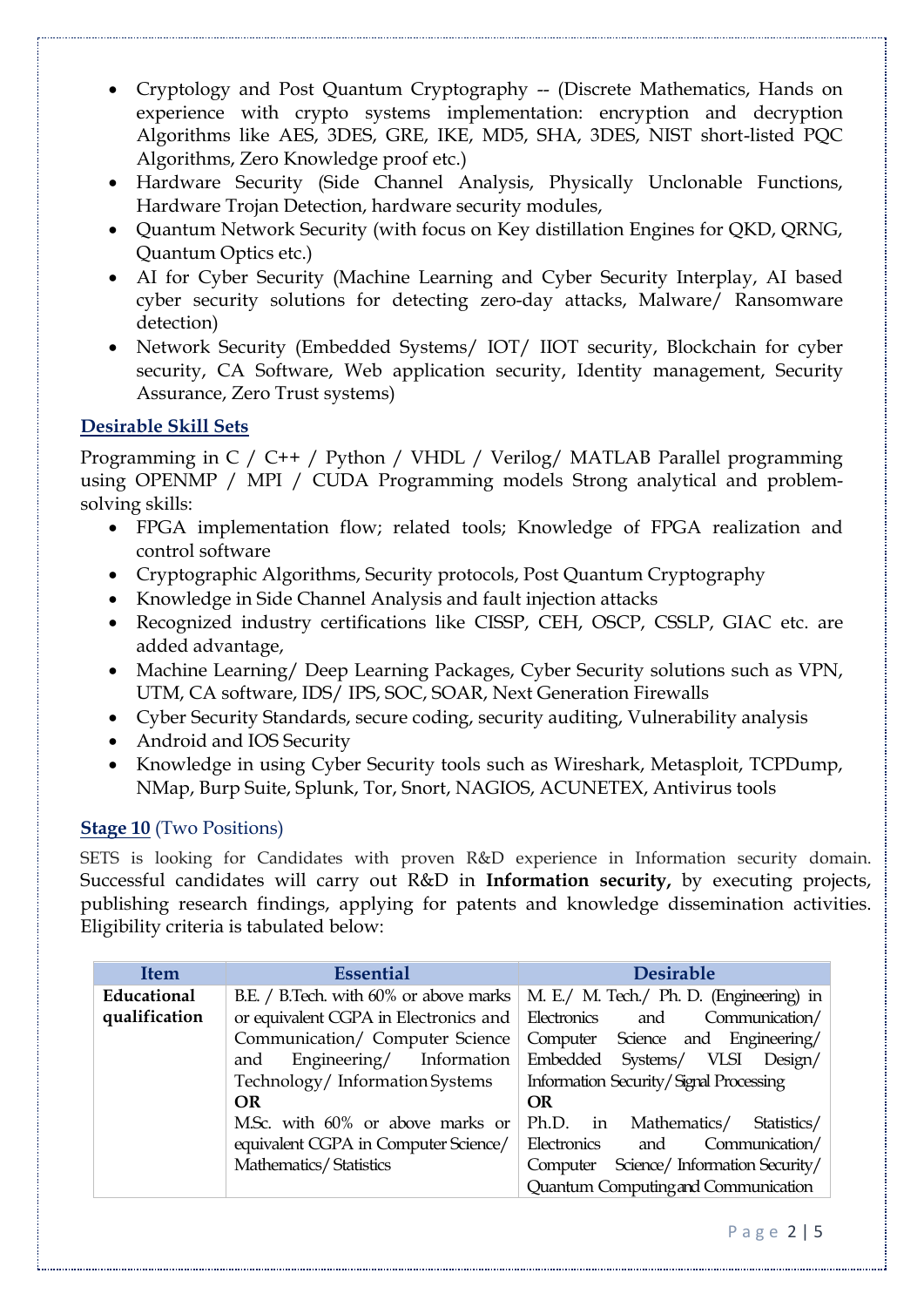## **Work Experience Required**

- Candidates should possess Research & Development experience and Solid foundations in cryptography, information security and network security.
- Must have Lead R&D projects as Investigator; designed and field deployed cyber security solutions/ products; Prepared and Implemented R&D Proposals; Papers published in high impact journals and conferences which are widely cited; Applied for/ obtained patents in at least one of the following:
	- o Cryptology including Post Quantum Cryptography
	- o Quantum Network Security (Quantum Information, Quantum Cryptography QKD, QRNG, Quantum Networks implementation experience), FPGA based design and implementation of cyber security solutions
	- o AI for Cyber Security (AI/Machine Learning and Cyber Security Interplay, AI based solutions for network security, Differential Privacy)
	- o Network Security (Blockchain for Cyber Security, Malware/ Ransomware Analysis, IOT and 5G Security, Cloud Security PKI Infrastructure/ CA software)

#### **Desirable Skill Sets**

- o Strong analytical and problem-solving skills
- o Programming in C / C++ / Python/ VHDL/ Verilog, MATLAB, Parallel programming expertise using OPENMP / MPI / CUDA Programming models
- o Deep Learning/ Machine Learning Tools
- o Knowledge on Cyber Security Standards such as ISO 27001/2, NIST, ISO 15408, ANSI / IEC 62443, HIPAA, ISO/IEC 27032, FIPS 140-2/3

## **A.Remuneration (Rs.) per month, Maximum Age and Work Experience**

| <b>Stage</b> | <b>Total Remuneration per</b><br>month approximately (Rs.)                                                                      | Maximum age as on<br><b>Last Date for the</b><br>submission of<br>Application | <b>Work Experience</b> |
|--------------|---------------------------------------------------------------------------------------------------------------------------------|-------------------------------------------------------------------------------|------------------------|
| 9            | $\left  \text{Rs. } 1,20,300 \right\rangle$ - Approximate<br>in the basic of Rs.67,700/-<br>(Equivalent to level 11 of VII CPC) | 35                                                                            | 4 Years                |
| 10           | Rs.1,38,500/- Approximate<br>in the basic of Rs.78,800/-<br>(Equivalent to level 12 of VII CPC)                                 | 40                                                                            | 8 Years                |

#### **B. Equivalent Work Experience for Higher Qualifications**

In case of candidates with higher qualification, equivalent work experience in lieu of higher degree is as follows:

- **o** 2 years for Master's degree in Engineering & Technology
- **o** 3 years for Doctorate in Mathematics/Statistics
- **o** 4 years for Doctorate in Engineering & Technology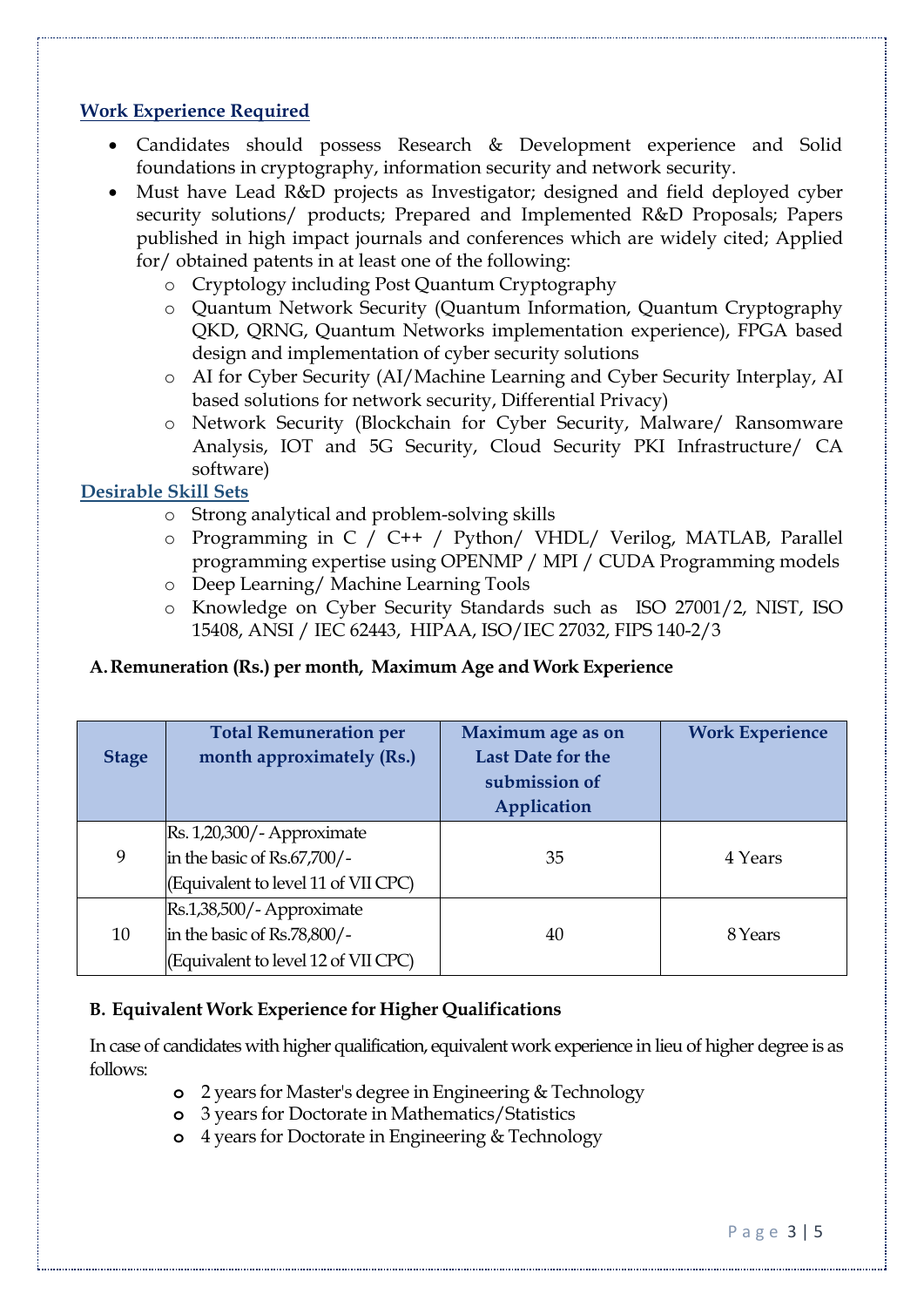#### **C. Application Procedure:**

- **1.** Candidates are advised to go through this advertisement carefully in detail for determining their eligibility as per laid down criteria for the post.
- **2. Only applications received through ONLINE submission by visiting SETS website [www.setsindia.in/careers](http://www.setsindia.in/careers) will be considered. S**ubmission of online applications will open at **10:00 AM on 8th Feb 2022 and close at 6:00 PM on 10th March 2022.**

A non-refundable application fee of Rs. 700/- (Rupees Seven Hundred Only) through the on-line payment mode to be remitted to the SETS bank account, details given below:

#### **Name of Beneficiary/ Account holder: SETS, Chennai Beneficiary Bank: Indian Bank Branch Name: Lattice Bridge Road, Chennai 600 041 Account No.: 430969098 IFSC: IDIB000L006**

Transaction details towards proof of payment to be furnished in the application form (screenshot of payment of the application fee to be uploaded i.e., UTR No. & date).

- **3.** Candidates belonging to SC/ST/PWD Category & Female applicants need to pay Rs 350/- (Rupees three hundred and fifty only) as a non-refundable application fee.
- **4.** Candidates may please note that application fee paid through any other mode like cheque, DD or cash will not be accepted towards payment of application fee.
- **5.** SETS will not be responsible in case of incomplete transactions during the online payment process. Only those applications with proper fee payment/exemption details will be considered.
- **6.** Application fee once paid shall not be refunded under any circumstances.
- **7.** Candidates who apply for more than one position, should submit separate applications for each position and remit the application fee for each position separately.
- **8.** Candidates are requested to attach the following supporting documents:
	- a) Scanned copy of Personal Particulars form (pdf format) duly filled and signed. The Personal Particulars form is available at SETS homepage **[https://setsindia.in/careers](https://setsindia.in/)**
	- b) Scanned copies of academic certificates (PDF document)
	- c) Proof of payment
- **9.** The last date for submitting the applications via Google Form/ Online submission **is 10thMarch, 2022 (6PM).**
- **10.** Shortlisted candidates would be required to attend a written test and/ or Interview at SETS, Chennai. The date and time of written test/interview will be intimated to the shortlisted candidates by email.
- **11.** Applicants working in Central Government or State Government, or Autonomous Institutions or Public Sector Organizations must send their applications through proper channel or produce No Objection Certificate (NOC) for attending Interview from their respective organization.
- **12.** Applicants belonging to SC/ST/OBC/PH category shall be eligible for age relaxation as per Government of India Rules.
- **13.** In case of any difficulty with regard to online submission of form, candidate can send their queries to the email id : [rec22-01-scientist9@setsindia.net,](mailto:rec22-01-scientist9@setsindia.net) [rec22-02](mailto:rec22-02-scientist10@setsindia.net) [scientist10@setsindia.net.](mailto:rec22-02-scientist10@setsindia.net)